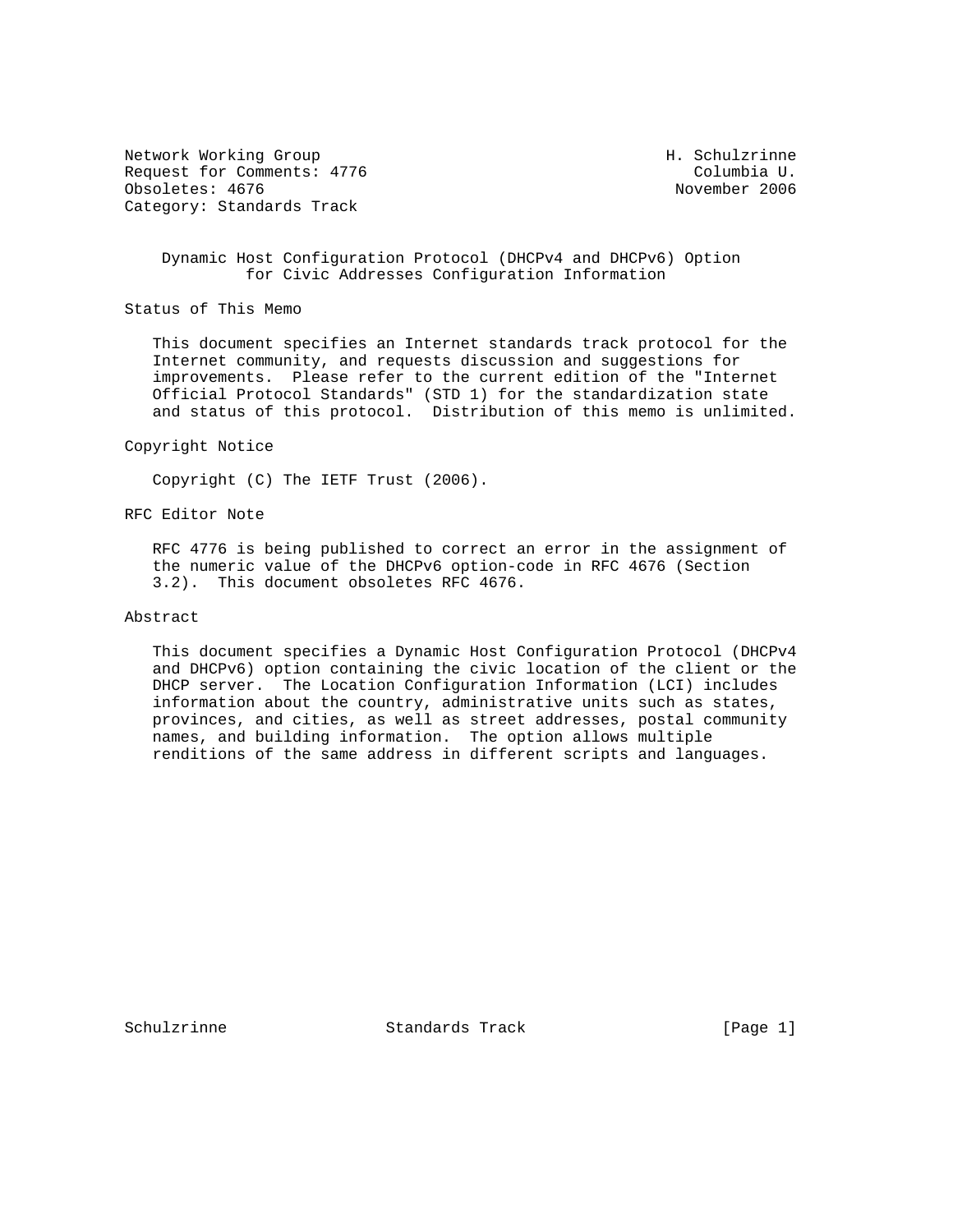Table of Contents

|    | 3. Format of the DHCP Civic Location Option 5 |
|----|-----------------------------------------------|
|    |                                               |
|    |                                               |
|    |                                               |
|    |                                               |
|    |                                               |
| 5. |                                               |
|    |                                               |
|    |                                               |
|    |                                               |
|    |                                               |
|    |                                               |
|    |                                               |
|    |                                               |

### 1. Introduction

 Many end system services can benefit by knowing the approximate location of the end device. In particular, IP telephony devices need to know their location to contact the appropriate emergency response agency and to be found by emergency responders.

 There are two common ways to identify the location of an object, either through geospatial coordinates or by so-called civic addresses. Geospatial coordinates indicate longitude, latitude, and altitude, while civic addresses indicate a street address.

 The civic address is commonly, but not necessarily, closely related to the postal address, used by the local postal service to deliver mail. However, not all postal addresses correspond to street addresses. For example, the author's address is a postal address that does not appear on any street or building sign. Naturally, post office boxes would be unsuitable for the purposes described here. The term 'civil address' or 'jurisdictional address' is also sometimes used instead of civic address. This document mainly supports civic addresses, but allows the postal community name to be indicated if it differs from the civic name.

 A related document [15] describes a DHCPv4 [2] option for conveying geospatial information to a device. This document describes how DHCPv4 and DHCPv6 [6] can be used to convey the civic and postal address to devices. Both geospatial and civic formats can be used simultaneously, increasing the chance to deliver accurate and timely

Schulzrinne **Standards Track** [Page 2]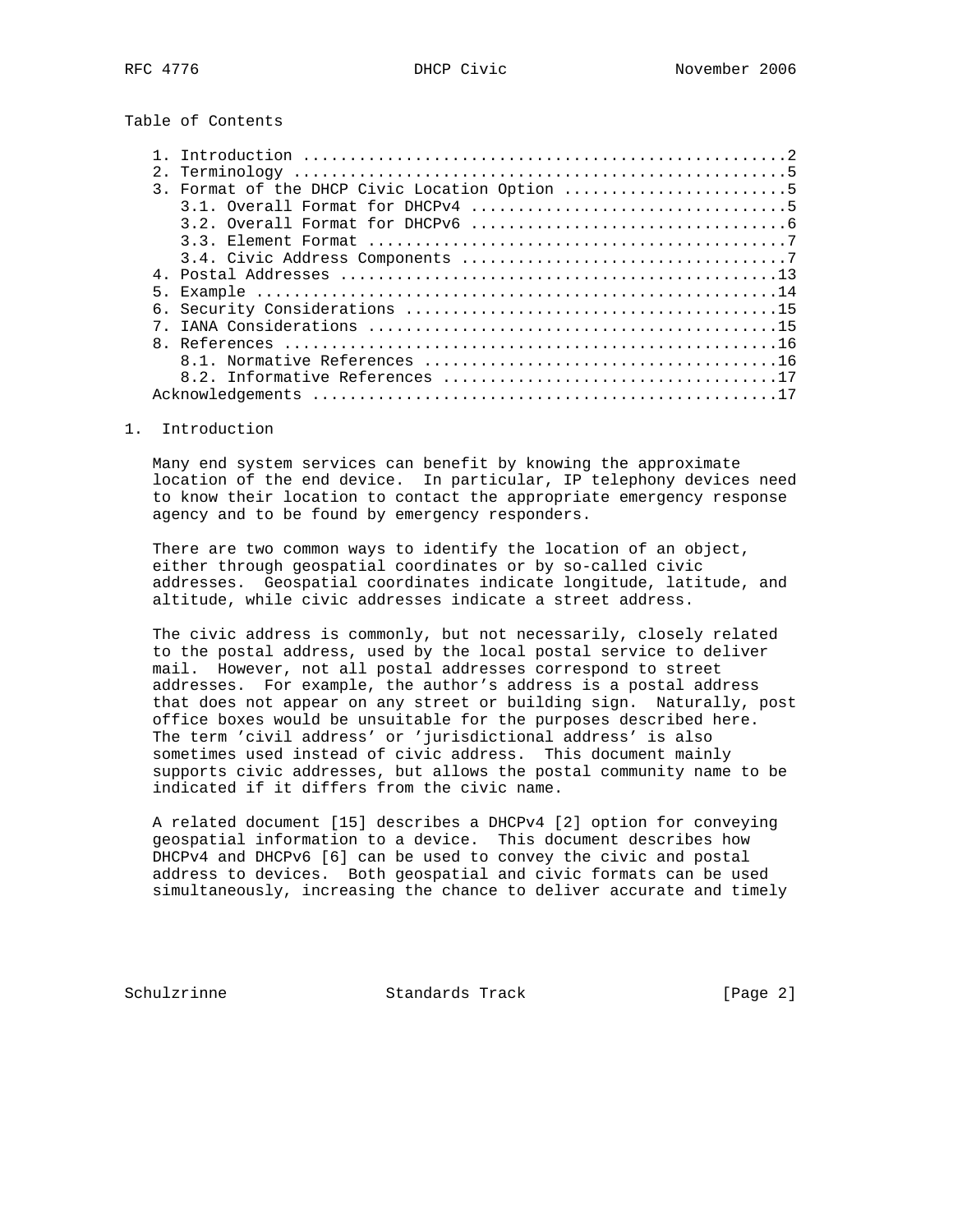location information to emergency responders. The reader should also be familiar with the concepts in [11], as many of the protocol elements below are designed to dovetail with PIDF-LO elements.

 This document only defines the delivery of location information from the DHCP server to the client, due to security concerns related to using DHCP to update the database. Within the GEOPRIV architecture as defined by RFC 3693 [9], the defined mechanism in this document for conveying initial location information is known as a "sighting" function. Sighting functions are not required to have security capabilities and are only intended to be configured in trusted and controlled environments. (A classic example of the sighting function is a Global Positioning System wired directly to a network node.) Further discussion of the protections that must be provided according to RFC 3694 [10] are in the Security Considerations (Section 6).

 End systems that obtain location information via the mechanism described here then use other protocol mechanisms to communicate this information to an emergency call center or to convey it as part of presence information.

 Civic information is useful since it often provides additional, human-usable information, particularly within buildings. Also, compared to geospatial information, it is readily obtained for most occupied structures and can often be interpreted even if incomplete. For example, for many large university or corporate campuses, geocoding information to building and room granularity may not be readily available.

 Unlike geospatial information, the format for civic and postal information differs from country to country. The initial set of data fields is derived from standards published by the United States National Emergency Number Association (NENA) [18] and takes into account addressing conventions for a number of countries in different areas of the world. It is anticipated that other countries can reuse many of the data elements, but the document also establishes an IANA registry for defining additional civic location data fields.

 The same civic and postal address information can often be rendered in multiple languages and scripts. For example, Korean addresses are often shown in Hangul, Latin, and Kanji, while some older cities have multiple language variants (e.g., Munich, Muenchen, and Monaco). Since DHCPv4 and DHCPv6 do not currently support a mechanism to query for a specific script or language, the DHCP server SHOULD provide all common renderings to the client and MUST provide at least the rendering in the language and script appropriate to the location indicated. For example, for use in presence information, the target may be visiting from a foreign country and want to convey the

Schulzrinne **Standards Track** [Page 3]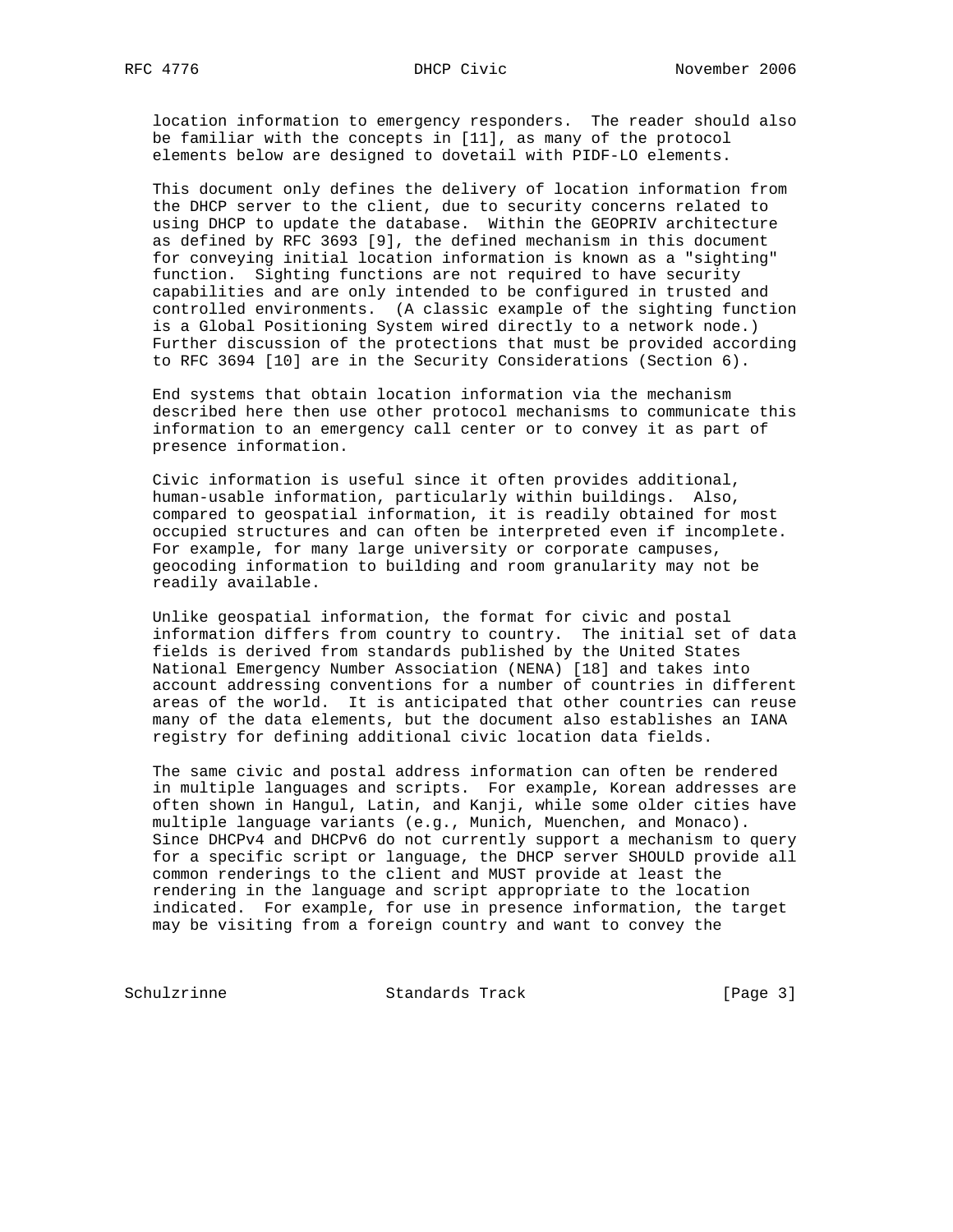information in a format suitable for watchers in its home country. For emergency services, the rendering in the local language is likely to be most appropriate. To provide multiple renderings, the server repeats sequences of address elements, prefixing each with a 'language' and/or 'script' element (see Section 3.3). The language and script remain in effect for subsequent elements until overridden by another language or script element. Since the DHCP client is unlikely to be the final consumer of the location information, the DHCP server has to provide all appropriate language and script versions, which the client then passes on via some other GEOPRIV using protocol, typically encoded in a presence-based GEOPRIV location object format [16].

 The DHCP server MAY provide location information for multiple locations related to the target, for example, both the network element and the network jack itself. This is likely to help in debugging network problems, for example.

 This document calls for various operational decisions. For example, an administrator has to decide when to provide the location of the DHCP server or other network elements even if these may be a good distance away from the client. The administrator must also consider whether to include both civic and geospatial information if these may differ. The document does not specify the criteria to be used in making these choices, as these choices are likely to depend strongly on local circumstances and need to be based on local, human knowledge.

 A system that works with location information configured by DHCP is dependent that the administrators of the DHCP systems are careful enough on a number of fronts, such as:

- if information about one location is provided in multiple forms (e.g., in multiple languages), is it consistent?
- is the administrator certain that location information is configured only to systems to which it applies (e.g., not to systems topologically near, but geographically far)?
- if the location configured is not that of the target but that of a 'nearby' network node or the DHCP server, despite the recommendation against this practice in Section 3.1, is the administrator certain that this configuration is geographically valid?

 There are many other considerations in ensuring that location information is handled safely and promptly for an emergency service in particular. Those are in the province of the applications which

Schulzrinne Standards Track [Page 4]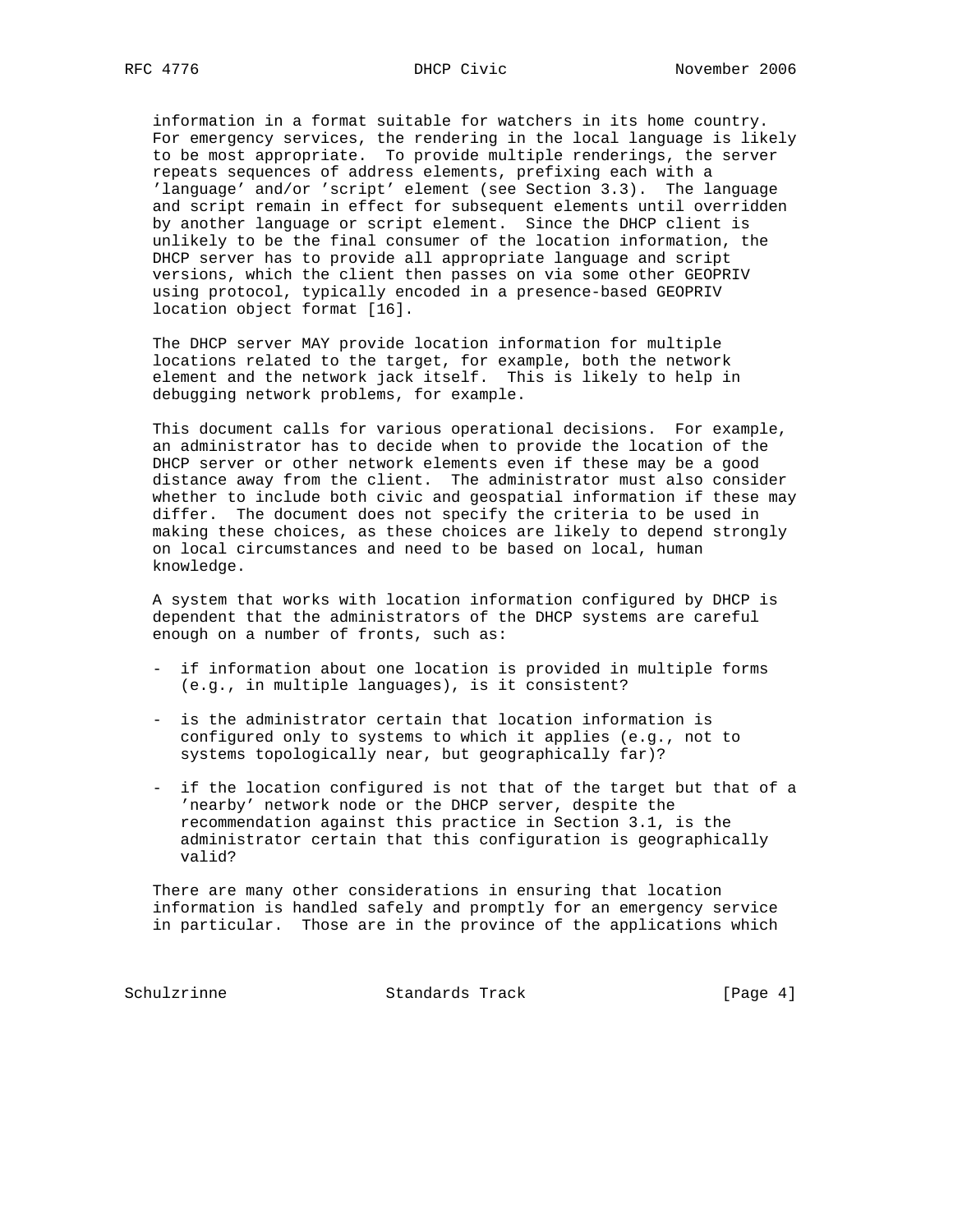make use of the configured location information, and they are beyond the scope of this document. DHCP configuration SHOULD NOT be used for emergency services without guidelines on these considerations. Work on these is under way in the IETF ECRIT working group at the time of publication of this document.

 In addition, if a network provides civic location information via both DHCPv4 and DHCPv6, the information conveyed by the two protocols MUST be the same.

 As discussed in the Security Considerations (Section 6), the GEOCONF\_CIVIC option SHOULD be returned by DHCPv4 servers only when the DHCPv4 client has included this option in its 'parameter request list' (RFC 2131 [2], Section 3.5). Similarly, the OPTION\_GEOCONF\_CIVIC option SHOULD be returned by DHCPv6 servers only when the DHCPv6 client has included this option in its OPTION\_ORO.

 The DHCPv4 long-options mechanism described in RFC 3396 [8] MUST be used if the civic address option exceeds the maximum DHCPv4 option size of 255 octets.

2. Terminology

 In this document, the key words "MUST", "MUST NOT", "REQUIRED", "SHALL", "SHALL NOT", "SHOULD", "SHOULD NOT", "RECOMMENDED", "MAY", and "OPTIONAL" are to be interpreted as described in RFC 2119 [1] and indicate requirement levels for compliant implementations.

- 3. Format of the DHCP Civic Location Option
- 3.1. Overall Format for DHCPv4

 $\begin{array}{ccccccc}\n0 & & & 1 & & & 2 & & 3\n\end{array}$  0 1 2 3 4 5 6 7 8 9 0 1 2 3 4 5 6 7 8 9 0 1 2 3 4 5 6 7 8 9 0 1 +-+-+-+-+-+-+-+-+-+-+-+-+-+-+-+-+-+-+-+-+-+-+-+-+-+-+-+-+-+-+-+-+ | GEOCONF\_CIVIC | N | what | country | +-+-+-+-+-+-+-+-+-+-+-+-+-+-+-+-+-+-+-+-+-+-+-+-+-+-+-+-+-+-+-+-+ | code | civic address elements ... +-+-+-+-+-+-+-+-+-+-+-+-+-+-+-+-+-+-+-+-+-+-+-+-+-+-+-+-+-+-+-+-+

Code GEOCONF\_CIVIC: The code for this DHCP option is 99.

 N: The length of this option is variable. The minimum length is 3 octets.

Schulzrinne Standards Track [Page 5]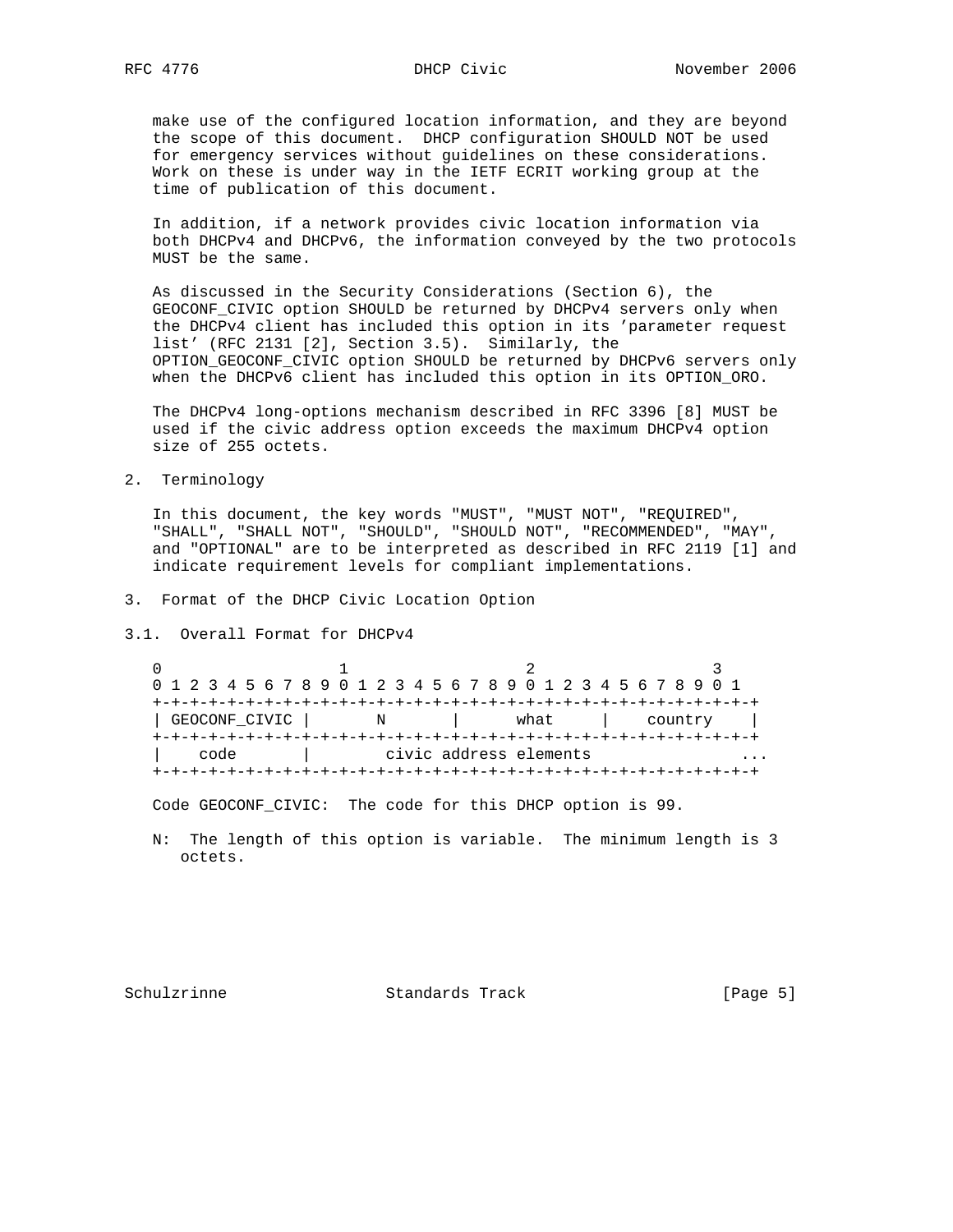- what: The 'what' element describes to which location the DHCP entry refers. Currently, three options are defined: the location of the DHCP server (a value of 0), the location of the network element believed to be closest to the client (a value of 1), or the location of the client (a value of 2). Option (2) SHOULD be used, but may not be known. Options (0) and (1) SHOULD NOT be used unless it is known that the DHCP client is in close physical proximity to the server or network element.
- country code: The two-letter ISO 3166 country code in capital ASCII letters, e.g., DE or US. (Civic addresses always contain country designations, suggesting the use of a fixed-format field to save space.)
- civic address elements: Zero or more elements comprising the civic and/or postal address, with the format described below (Section 3.3).
- 3.2. Overall Format for DHCPv6

 The DHCPv6 [6] civic address option refers generally to the client as a whole.

|      | 0 1 2 3 4 5 6 7 8 9 0 1 2 3 4 5 6 7 8 9 0 1 2 3 4 5 6 7 8 9 0 1 |                        |            |
|------|-----------------------------------------------------------------|------------------------|------------|
|      |                                                                 |                        |            |
|      | OPTION GEOCONF CIVIC                                            |                        | option-len |
|      |                                                                 |                        |            |
| what |                                                                 | country code           |            |
|      |                                                                 |                        |            |
|      |                                                                 | civic address elements |            |
|      |                                                                 |                        |            |
|      |                                                                 |                        |            |

option-code: OPTION\_GEOCONF\_CIVIC (36)

 option-len: Length of the Countrycode, 'what' and civic address elements in octets.

what: See above (Section 3.1).

country code: See above (Section 3.1).

civic address elements: See above (Section 3.1).

Schulzrinne **Standards Track** [Page 6]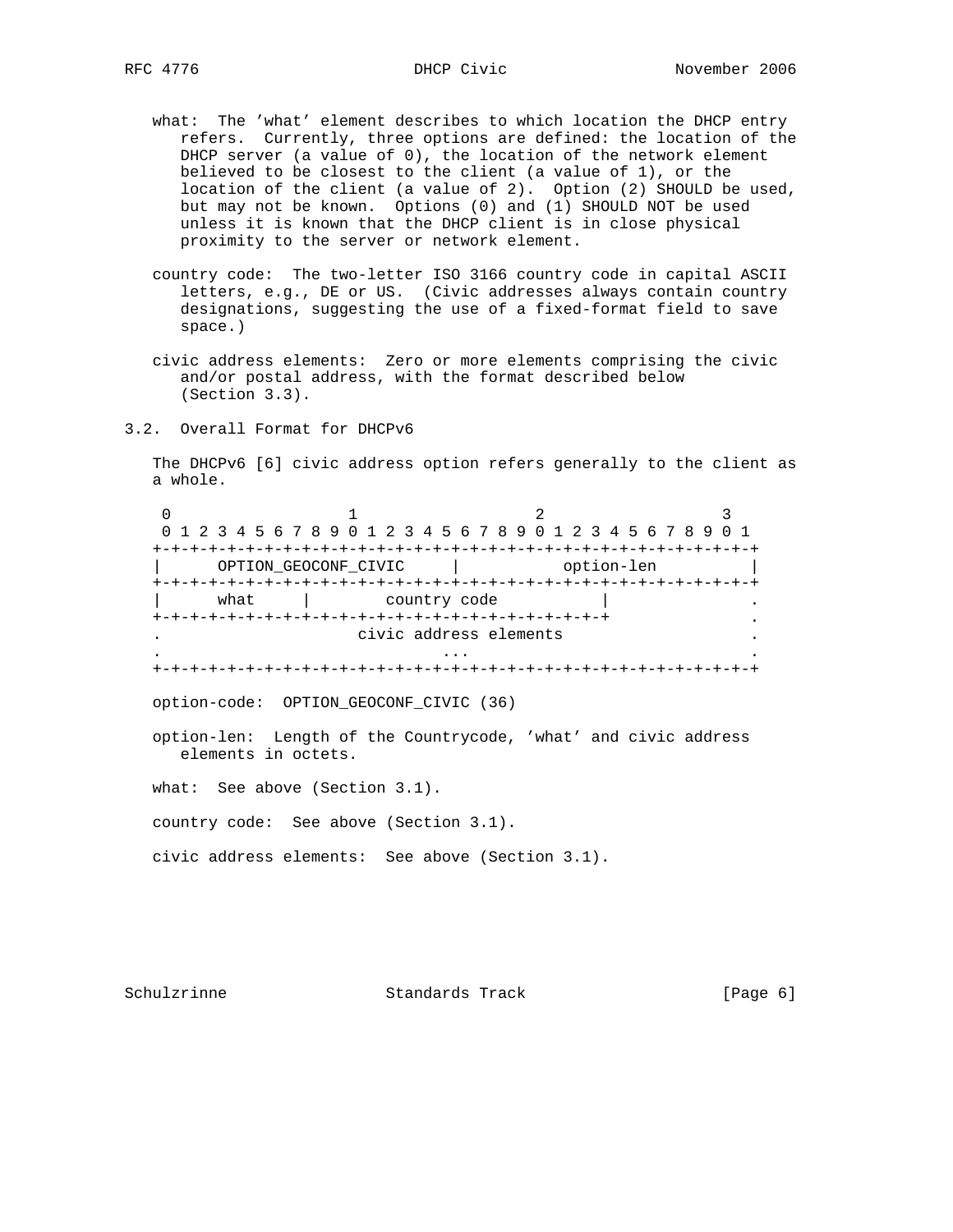3.3. Element Format

 For both DHCPv4 and DHCPv6, each civic address element has the following format:

0  $1$   $2$   $3$  0 1 2 3 4 5 6 7 8 9 0 1 2 3 4 5 6 7 8 9 0 1 2 3 4 5 6 7 8 9 0 1 +-+-+-+-+-+-+-+-+-+-+-+-+-+-+-+-+-+-+-+-+-+-+-+-+-+-+-+-+-+-+-+-+ CAtype | CAlength | CAvalue +-+-+-+-+-+-+-+-+-+-+-+-+-+-+-+-+-+-+-+-+-+-+-+-+-+-+-+-+-+-+-+-+

CAtype: A one-octet descriptor of the data civic address value.

 CAlength: The length, in octets, of the CAvalue, not including the CAlength field itself.

CAvalue: The civic address value, as described in detail below.

3.4. Civic Address Components

 Since each country has different administrative hierarchies, with often the same (English) names, this specification adopts a simple hierarchical notation that is then instantiated for each country. We assume that five levels are sufficient for sub-national divisions above the street level.

All elements are OPTIONAL and can appear in any order.

 Component values MUST be encoded as UTF-8 [7]. They SHOULD be written in mixed case, following the customary spelling. The script indication (CAtype 128) MUST be written in mixed case, with the first letter a capital letter.

 Abbreviations MUST NOT be used unless indicated for each element. Abbreviations do not need a trailing period.

 It is RECOMMENDED that all elements in a particular script (CAtype 128) and language (CAtype 0) be grouped together, as that reduces the number of script and language identifiers needed.

 For each script and language, elements SHOULD be included in numeric order from lowest to highest of their CAtype. In general, an element is labeled in its language and script by the most recent 'language tag' (CAtype ) element preceding it. Since not all elements depend on the script and language, a client accumulates the elements by CAtype and then selects the most desirable language and script rendition if there are multiple elements for the same CAtype.

Schulzrinne Standards Track [Page 7]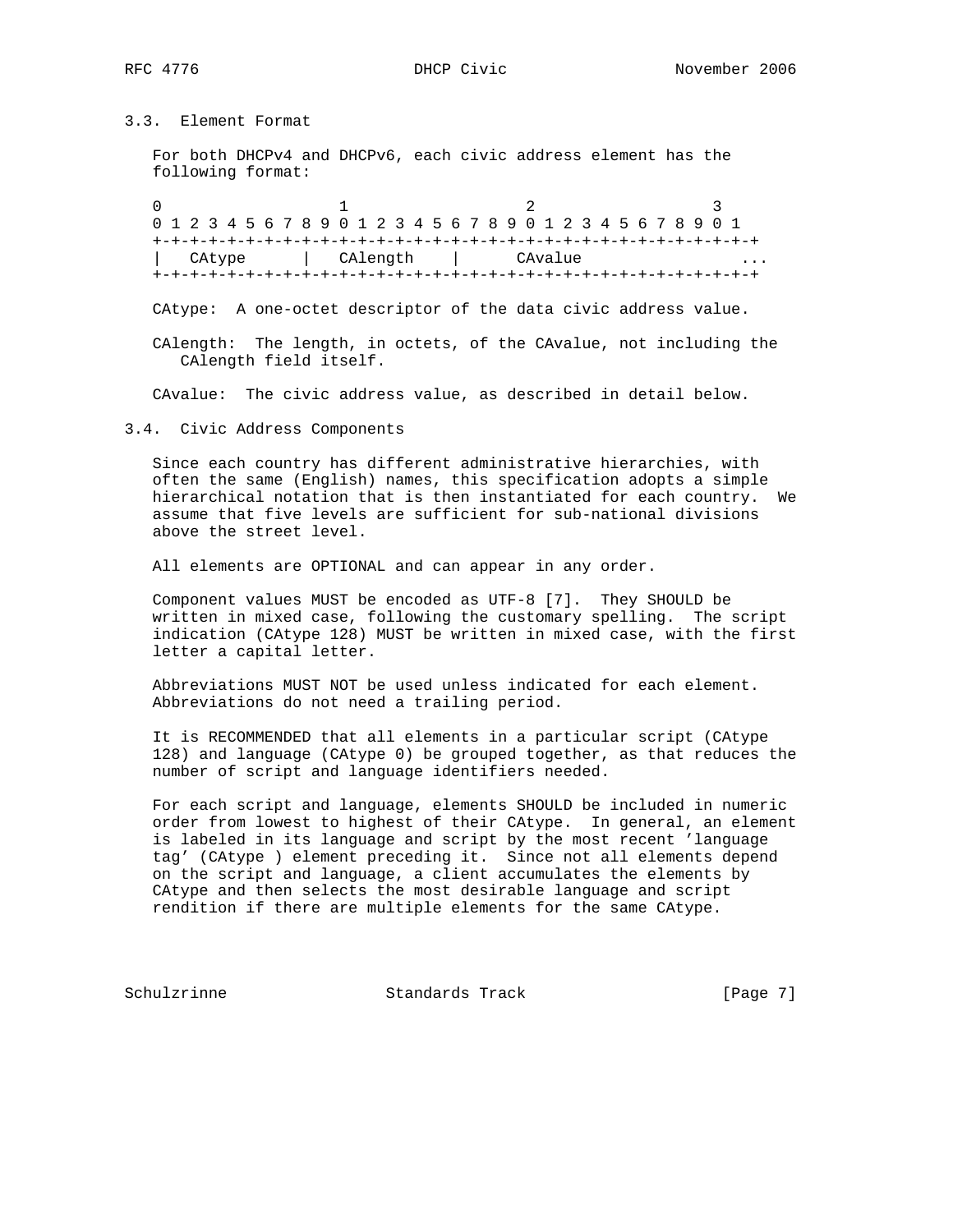| CAtype       |                | label   description                                                    |  |
|--------------|----------------|------------------------------------------------------------------------|--|
|              | A1             | national subdivisions (state, canton, region,<br>province, prefecture) |  |
|              | A <sub>2</sub> | county, parish, qun (JP), district (IN)                                |  |
| 3            | A3             | city, township, shi (JP)                                               |  |
| 4            | A4             | city division, borough, city district, ward,<br>chou (JP)              |  |
| 5            | A5             | neighborhood, block                                                    |  |
| 6            | A6             | group of streets below the neighborhood level                          |  |
| $-1$ $1$ $1$ |                |                                                                        |  |

Table 1

 For specific countries, the administrative sub-divisions are described below.

- CA (Canada): The mapping to NENA designations is shown in parentheses. A1 designates the province (STA), A2 the county (CNA), A3 the city, town, or MSAG community name (MCN).
- DE (Germany): A1 represents the state (Bundesstaat), A2 the county (Regierungsbezirk), A3 the city (Stadt, Gemeinde), A4 the district (Bezirk). Street suffixes (STS) are used only for designations that are a separate word (e.g., Marienthaler Strasse).
- JP (Japan): A1 represents the metropolis (To, Fu) or prefecture (Ken, Do), A2 the city (Shi) or rural area (Gun), A3 the ward (Ku) or village (Mura), A4 the town (Chou or Machi), A5 the city district (Choume), and A6 the block (Banchi or Ban).
- KR (Korea): A1 represents the province (Do), A2 the county (gun), A3 the city or village (ri), A4 the urban district (gu), A5 the neighborhood (dong).
- US (United States): The mapping to NENA designations is shown in parentheses. A1 designates the state (STA), using the two-letter state and possession abbreviations recommended by the United States Postal Service Publication 28 [17], Appendix B. A2 designates the county, parish (Louisiana), or borough (Alaska) (CNA). A3 designates the civic community name, e.g., city or town. It is also known as the municipal jurisdiction or MSAG community name (MCN). The civic community name (A3) reflects the

Schulzrinne Standards Track [Page 8]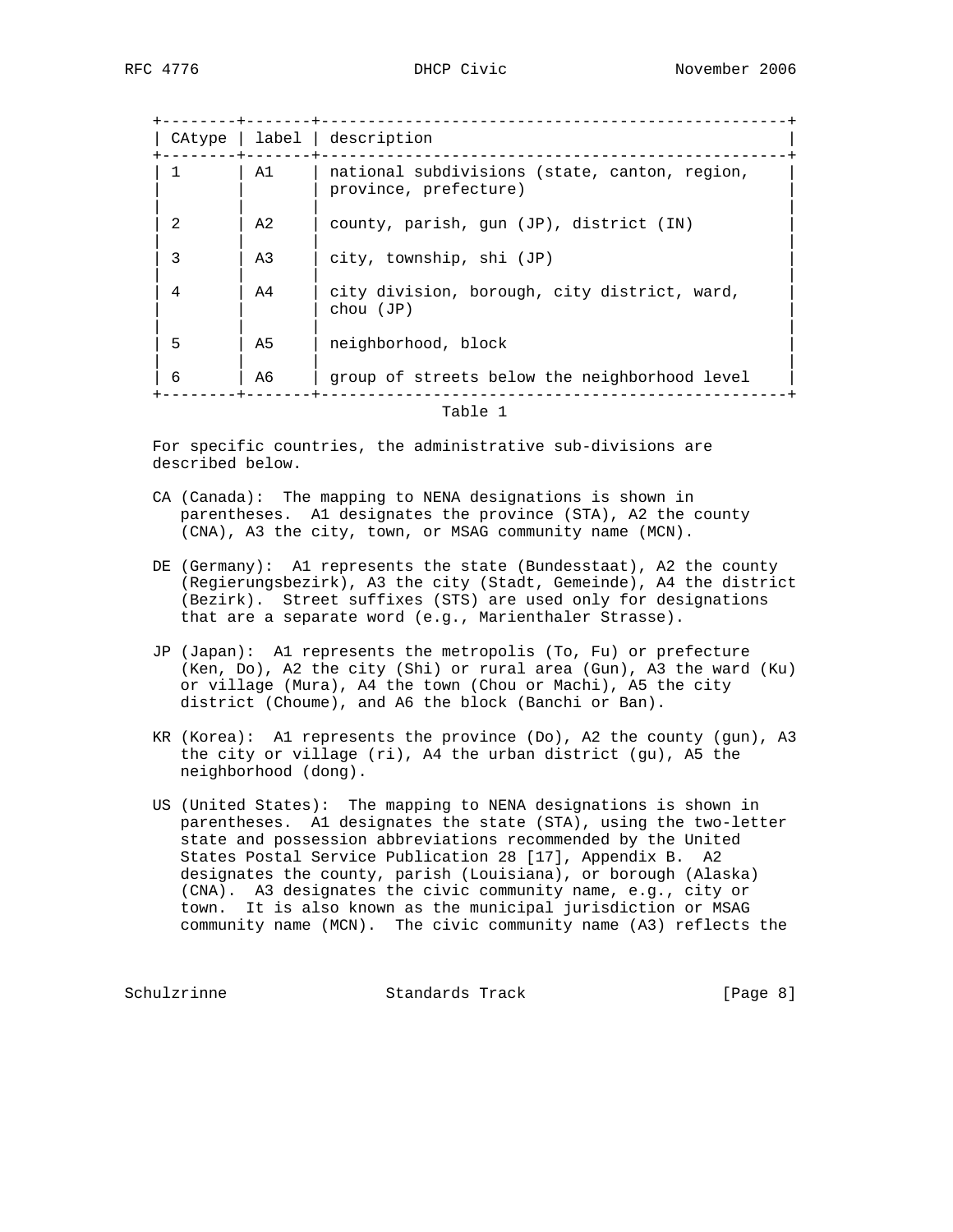political boundaries. These boundaries may differ from postal delivery assignments, the postal community name (PCN), for historical or practical reasons. The optional element A4 contains the community place name, such as "New Hope Community" or "Urbanizacion" in Puerto Rico.

 Mappings and considerations from additional countries may be informally gathered from time to time in independent documents published by the IETF. These should be titled "Civic Address Considerations for [Country]" and should contain similar information to the examples given here. As published by the IETF, they will be non-normative and purely descriptive, like the examples here, and will not purport to speak with authority for any country, but rather be offered for information. If authors choose to label the document with a country code, this does not preclude its use for labeling a future coexisting document.

 Additional CA types appear in many countries and are simply omitted where they are not needed or known:

| CAtype | NENA       | PIDF       | Description                         | Examples                 |
|--------|------------|------------|-------------------------------------|--------------------------|
| 0      |            |            | language                            | i-default [3]            |
| 16     | PRD        | PRD        | leading street direction            | N                        |
| 17     | <b>POD</b> | POD        | trailing street suffix              | SW                       |
| 18     | <b>STS</b> | <b>STS</b> | street suffix or type               | Ave, Platz               |
| 19     | <b>HNO</b> | <b>HNO</b> | house number                        | 123                      |
| 20     | <b>HNS</b> | <b>HNS</b> | house number suffix                 | A. 1/2                   |
| 21     | LMK        | LMK        | landmark or vanity<br>address       | Columbia<br>University   |
| 22     | LOC.       | LOC.       | additional location<br>information  | South Wing               |
| 23     | NAM        | NAM        | name (residence and                 | Joe's                    |
| 24     | ZIP        | PC         | office occupant)<br>postal/zip code | Barbershop<br>10027-1234 |
| 25     |            |            | building (structure)                | Low Library              |
|        |            |            |                                     |                          |

Schulzrinne Standards Track [Page 9]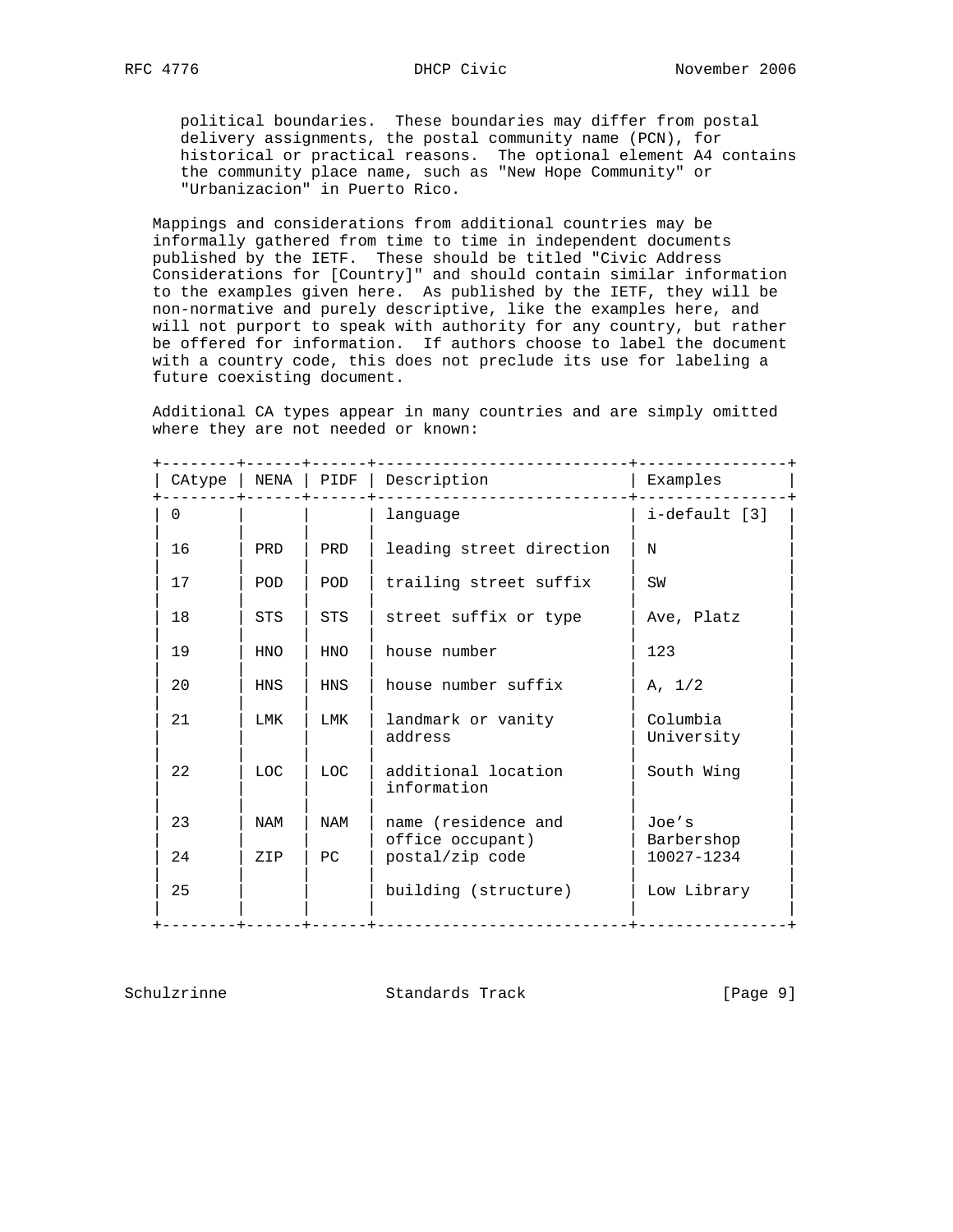|     |            |      | ----------------------------<br>CAtype   NENA   PIDF   Description<br>____________________ | ---------------+<br>Examples |
|-----|------------|------|--------------------------------------------------------------------------------------------|------------------------------|
| 26  |            |      | unit (apartment, suite) $ $ Apt 42                                                         |                              |
| 27  | <b>FLR</b> |      | floor                                                                                      | 4                            |
| 28  |            |      | room                                                                                       | 450F                         |
| 29  |            |      | type of place                                                                              | office                       |
| 30  | PCN        |      | postal community name                                                                      | Leonia                       |
| 31  |            |      | post office box (P.O.<br>Box)                                                              | 12345                        |
| 32  |            |      | additional code                                                                            | 13203000003                  |
| 33  |            | SEAT | seat (desk, cubicle,<br>workstation)                                                       | WS 181                       |
| 34  |            |      | primary road name                                                                          | Broadway                     |
| 35  |            |      | road section                                                                               | 14                           |
| 36  |            |      | branch road name                                                                           | Lane 7                       |
| 37  |            |      | sub-branch road name                                                                       | Alley 8                      |
| 38  |            |      | street name pre-modifier                                                                   | 01d                          |
| 39  |            |      | street name post-modifier                                                                  | Service                      |
| 128 |            |      | script                                                                                     | Latn                         |
| 255 |            |      | reserved<br>---+-----------------------------+---                                          |                              |

 The CA types labeled in the second column correspond to items from the NENA "Recommended Formats and Protocols For ALI Data Exchange, ALI Response and GIS Mapping" [18], but are applicable to most countries. The "NENA" column refers to the data dictionary name in Exhibit 18 of [18].

 The column labeled PIDF indicates the element name from [16]. (Some elements were added to this document after the PIDF location object definition had been completed. These elements currently do not have a PIDF-LO equivalent.)

Schulzrinne **Standards Track** [Page 10]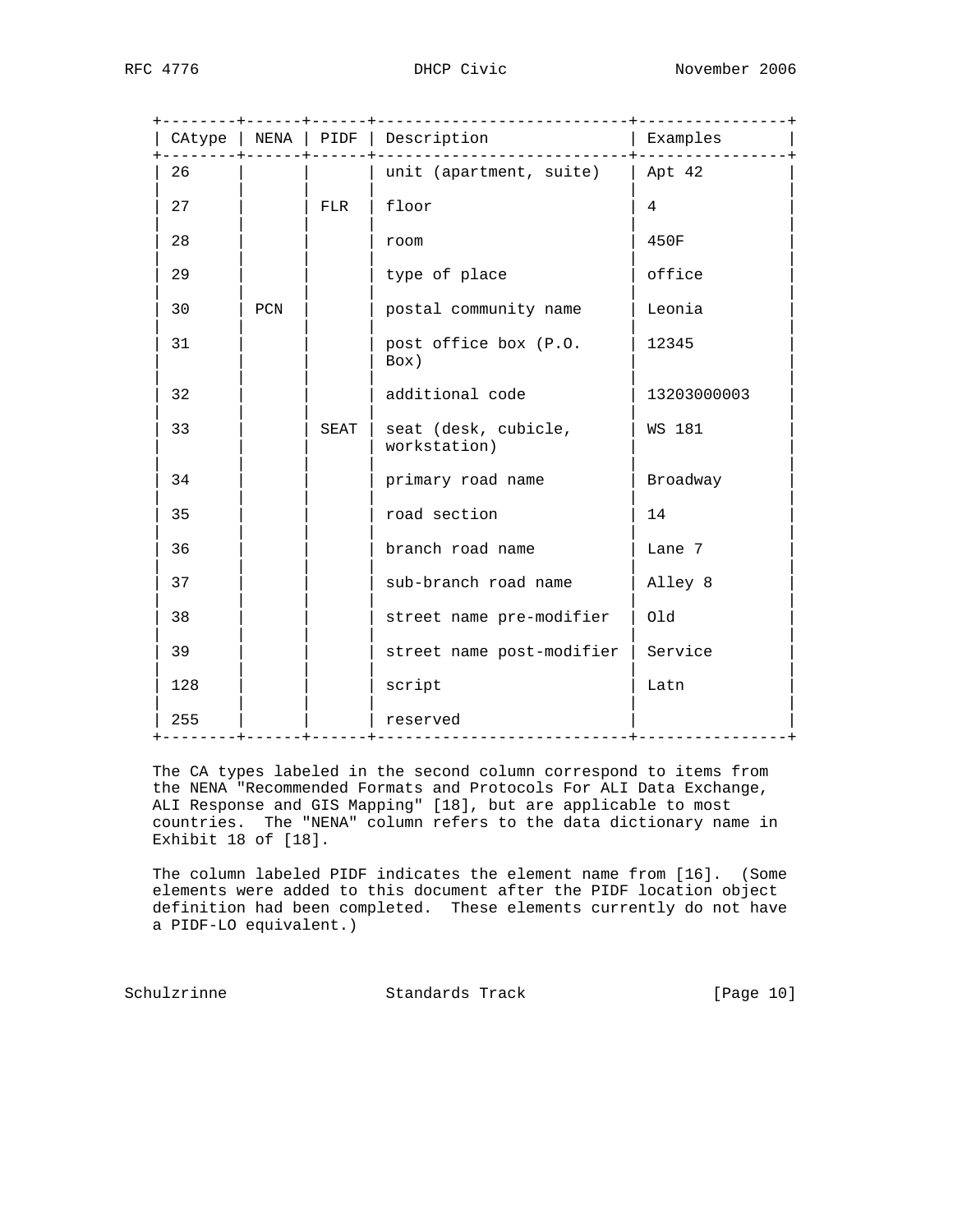- - Language: The "language" item (CAtype 0) optionally identifies the language used for presenting the address information, drawing from the tags for identifying languages in [4], as discussed in [13]. If omitted, the default value for this tag is "i-default" [3].
	- Script: The "script" item (CAtype 128) optionally identifies the script used for presenting the address information, drawing from the tags for identifying scripts described in [12] and elaborated on in Section 2.2.3 of [13]. If omitted, the default value for this tag is "Latn".
	- POD, PRD: The abbreviations N, E, S, W, and NE, NW, SE, SW SHOULD be used for POD (trailing street suffix) and PRD (leading street direction) in English-speaking countries.
	- STS: STS designates a street suffix or type. In the United States (US), the abbreviations recommended by the United States Postal Service Publication 28 [17], Appendix C, SHOULD be used.
	- HNS: HNS ("house number suffix") is a modifier to a street address; it does not identify parts of a street address.
	- building: While a landmark (LMK, CAtype 21) can indicate a complex of buildings, 'building' (CAtype 25) conveys the name of a single building if the street address includes more than one building or if the building name is helpful in identifying the location.
	- LOC: LOC ("location", CAtype 22) is an unstructured string specifying additional information about the location, such as the part of a building or other unstructured information.
	- PCN: The postal community name (CAtype 30) and the post office box (CAtype 31) allow the recipient to construct a postal address. The post office box field should contain the words "P.O. Box" or other locally appropriate postal designation.
	- NAM: The NAM object is used to aid user location ("Joe Miller", "Alice's Dry Cleaning"). It does not identify the person using a communications device, but rather the person or organization associated with the address.
	- LMK: While a landmark (LMK, CAtype 21) can indicate a complex of buildings, 'building' (CAtype 25) conveys the name of a single building if the street address includes more than one building or the building name is helpful in identifying the location. (For example, on university campuses, the house number is often not displayed on buildings, whereas the building name is prominently shown.)

Schulzrinne **Standards Track** [Page 11]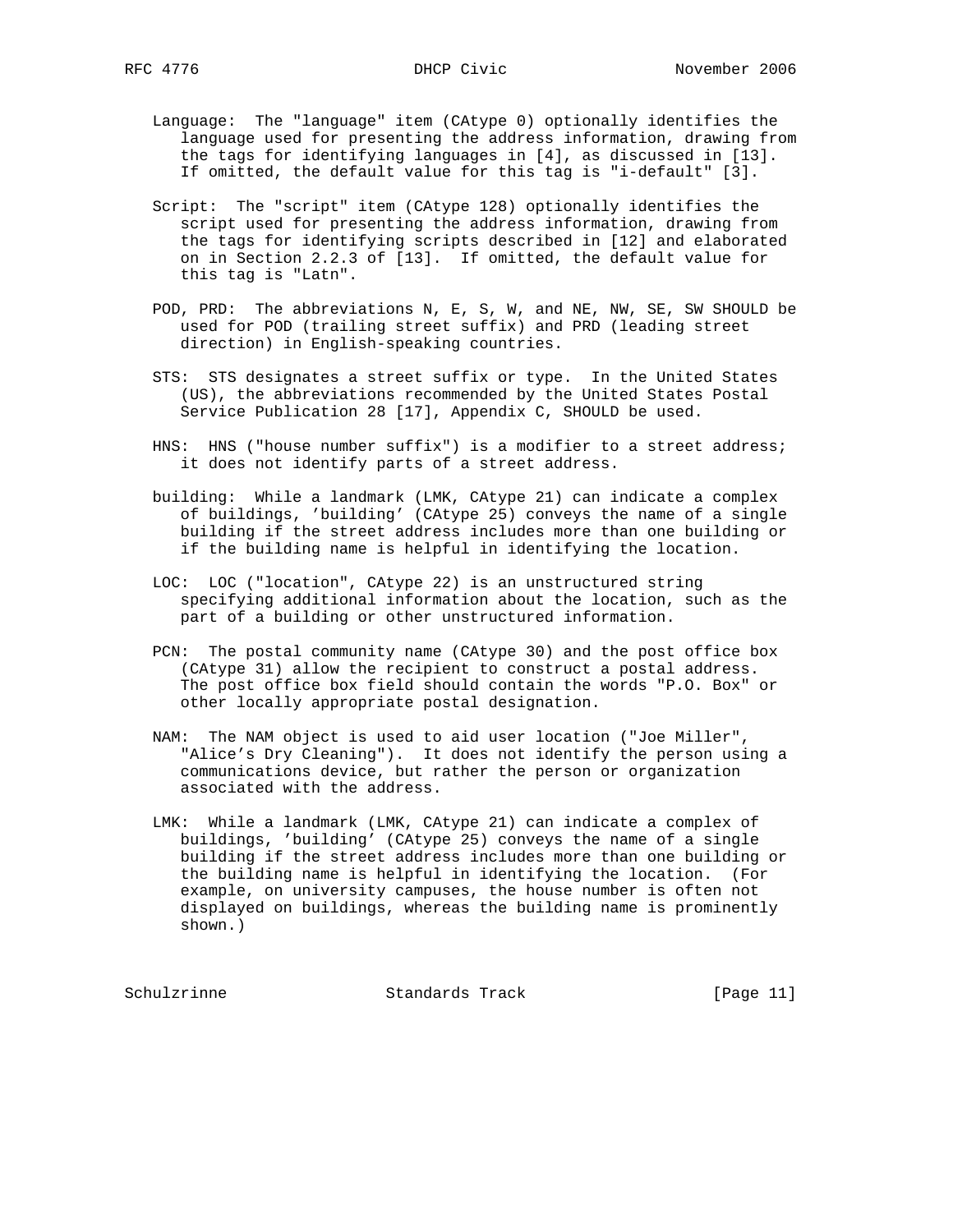- Unit: The "unit" object (CAtype 26) contains the name or number of a part of a structure where there are separate administrative units, owners, or tenants, such as separate companies or families that occupy that structure. Common examples include suite or apartment designations.
- Room: A "room" (CAtype 28) is the smallest identifiable subdivision of a structure.
- Type of place: The "type of place" item (CAtype 29) describes the type of place described by the civic coordinates. For example, it describes whether it is a home, office, street, or other public space. The values are drawn from the items in the location types registry [11]. This information makes it easy, for example, for the DHCP client to then populate the presence information. Since this is an IANA-registered token, the language and script designations do not apply for this element.
- Additional code: The "additional code" item (CAtype 32) provides an additional, country-specific code identifying the location. For example, for Japan, it contains the Japan Industry Standard (JIS) address code. The JIS address code provides a unique address inside of Japan, down to the level of indicating the floor of the building.
- SEAT: The "seat" item (CAtype 33) designates a place where a person might sit, such as a seat in a stadium or theater, or a cubicle in an open-plan office or a booth in a trade show.
- Primary road name: The "primary road" item (CAtype 34) is given to the road or street name associated with the address. If CAtypes 35 through 37 are not specified, the building or designated location is found on that street. If some of CAtypes 35 through 37 are specified, this designates the main road, off of which the smaller streets branch off and where the structure or building is actually located.
- Road section: The "road section" item (CAtype 35) designates a specific section or stretch of a primary road. This is a new thoroughfare element and is useful where a primary road is divided into sections that re-use the same street number ranges.
- Branch road name: The "branch road name" item (CAtype 36) represents the name or identifier of a road or street that intersects or is associated with a primary road. The branch road name is used only in countries where side streets do not have unique names within a municipality or other administrative unit, but rather must be

Schulzrinne Standards Track [Page 12]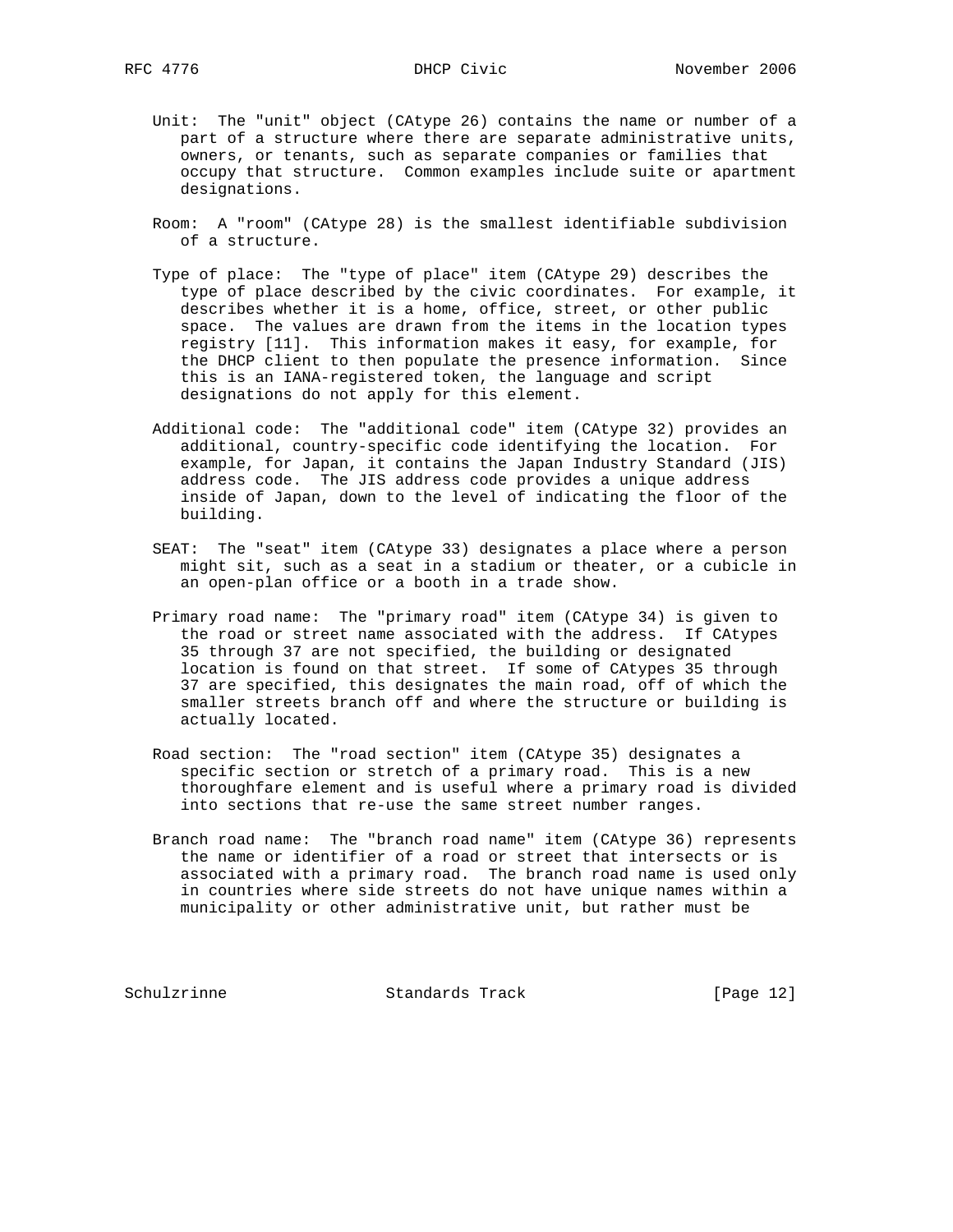qualified by the name of the primary road name that they branch off of.

- Sub-Branch road name: The "sub-branch road name" (CAtype 37) item represents the name of a street that branches off a branch road (CAtype 36). The sub-branch road name is used only in countries where such streets are named relative to the primary road name and branch road that they connect with.
- Street name pre-modifier: The "street name pre-modifier" (CAtype 38) is an optional element of the complete street name. It is a word or phrase that precedes all other elements of the street name and modifies it, but is separated from the street name by a street name pre-directional. An example is "Old" in "Old North First Street".
- Street name post-modifier: The "street name post-modifier" (CAtype 39) is an optional element of the complete street name. It is a word or phrase that follows all other elements of the street name and modifies it, but is separated from the street name by a street name post-directional and/or street suffix. An example is "Extended" in "East End Avenue Extended".
- 4. Postal Addresses

 In general, a recipient can construct a postal address by using all language-appropriate elements, including the postal code (ZIP, CAtype 24). However, certain elements override the civic address components to create a postal address. If the elements include a post office box (CAtype 31), the street address components (CAtype 34, PRD, POD, STS, HNO, HNS) are replaced with the post office box element. If a postal community name is specified, the civic community name (typically, A3) is replaced by the postal community name (PCN, CAtype 30). Country-specific knowledge is required to create a valid postal address. The formating of such addresses is beyond the scope of this document.

Schulzrinne Standards Track [Page 13]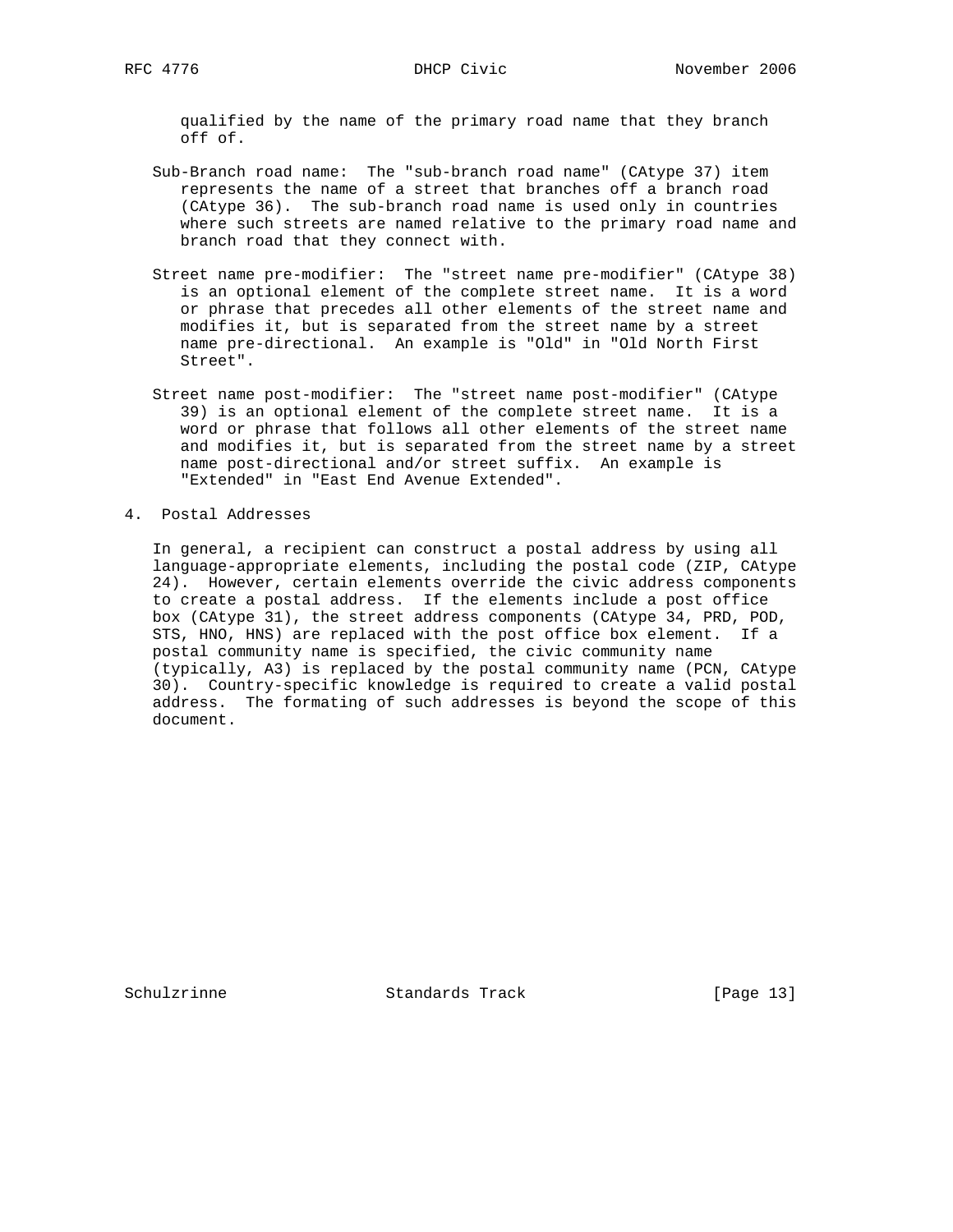# 5. Example

 Rather than showing the precise byte layout of a DHCP option, we show a symbolic example below, representing the civic address of the Munich city hall in Bavaria, Germany. The city and state name are also conveyed in English and Italian in addition to German; the other items are assumed to be common across all languages. All languages use the latin script.

|                | .+---------------------+<br>CAtype   CAvalue |
|----------------|----------------------------------------------|
| 0              | . _ _ _ _ _ _ _ _ _ .<br>de                  |
| 128            | Latn                                         |
| $\mathbf 1$    | Bayern                                       |
| 2              | Oberbayern                                   |
| 3              | M=U+00FCnchen                                |
| б              | Marienplatz                                  |
| 19             | 8                                            |
| 21             | Rathaus                                      |
| 24             | 80331                                        |
| 29             | government-building                          |
| 31             | Postfach 1000                                |
| $\mathbf 0$    | en                                           |
| $\mathbf{1}$   | Bavaria                                      |
| 3              | Munich                                       |
| 0              | it                                           |
| 1              | Baviera                                      |
| 3<br>----+---- | Monaco                                       |

Schulzrinne **Standards Track** [Page 14]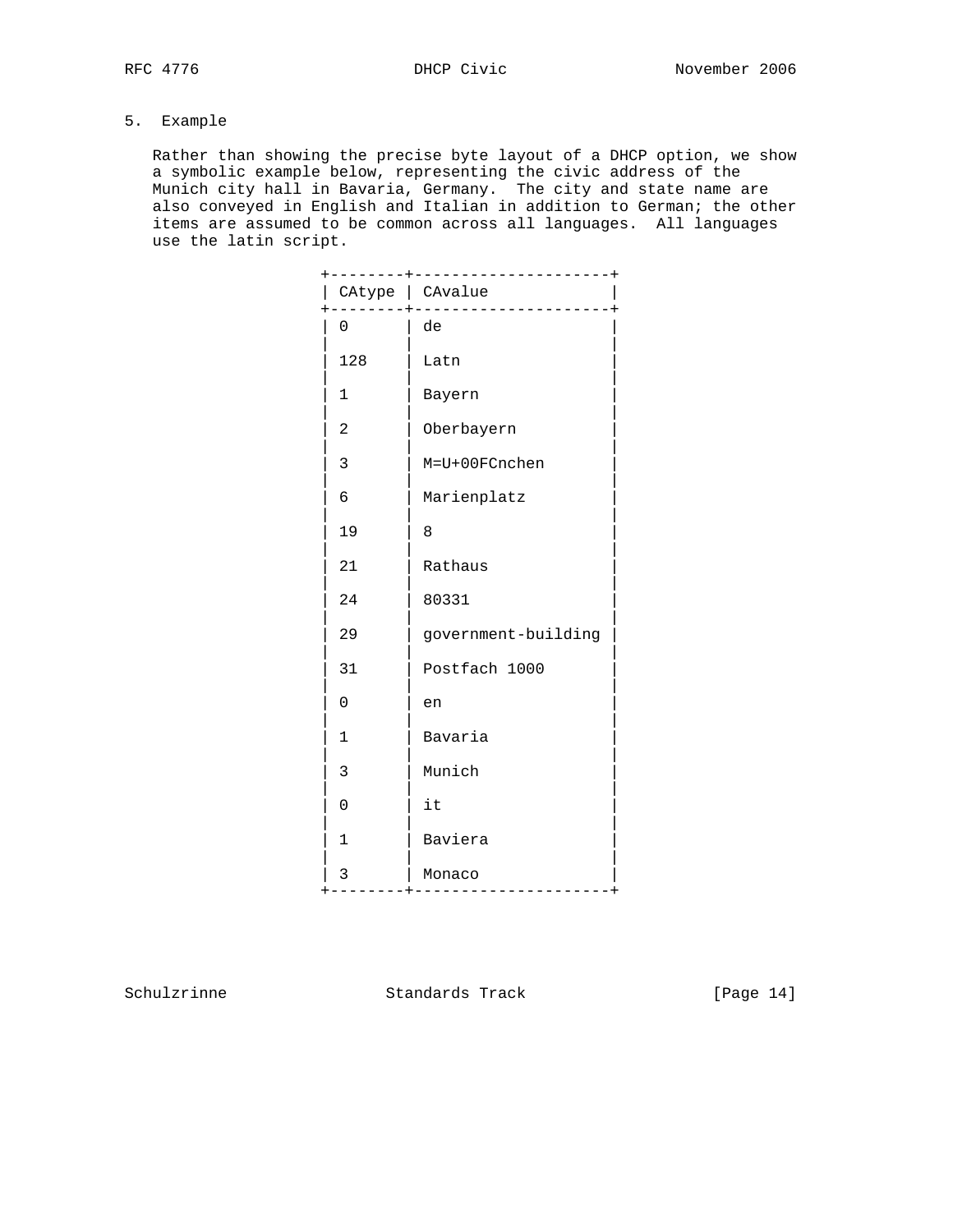### 6. Security Considerations

 The security considerations discussed in the GEOPRIV architecture defined by RFC 3693 [9] apply.

 Where critical decisions might be based on the value of this GEOCONF\_CIVIC option, DHCPv4 authentication in RFC 3118 [5] SHOULD be used to protect the integrity of the DHCP options.

 Since there is no privacy protection for DHCP messages, an eavesdropper who can monitor the link between the DHCP server and requesting client can discover the information contained in this option. Thus, usage of this option on networks without access restrictions or network-layer or link-layer privacy mechanisms is NOT RECOMMENDED.

 To minimize the unintended exposure of location information, the GEOCONF\_CIVIC option SHOULD be returned by DHCPv4 servers only when the DHCPv4 client has included this option in its 'parameter request list' (RFC 2131 [2], Section 3.5). Similarly, the OPTION\_GEOCONF\_CIVIC option SHOULD be returned by DHCPv6 servers only when the DHCPv6 client has included this option in its OPTION\_ORO.

 After initial location information has been introduced, it MUST be afforded the protections defined in RFC 3694 [10]. Therefore, location information SHOULD NOT be sent from a DHCP client to a DHCP server. If a client decides to send location information to the server, it is implicitly granting that server unlimited retention and distribution permissions.

7. IANA Considerations

 The IANA has registered new DHCPv4 and DHCPv6 option codes for the Civic Address (GEOCONF\_CIVIC and OPTION\_GEOCONF\_CIVIC, respectively).

 This document establishes a new IANA registry for CAtypes designating civic address components. Referring to RFC 2434 [14], this registry operates under both "Expert Review" and "Specification Required" rules. The IESG will appoint an Expert Reviewer who will advise IANA promptly on each request for a new or updated CAtype.

CAtype: Numeric identifier, assigned by IANA.

 Brief description: Short description identifying the meaning of the element.

Schulzrinne Standards Track [Page 15]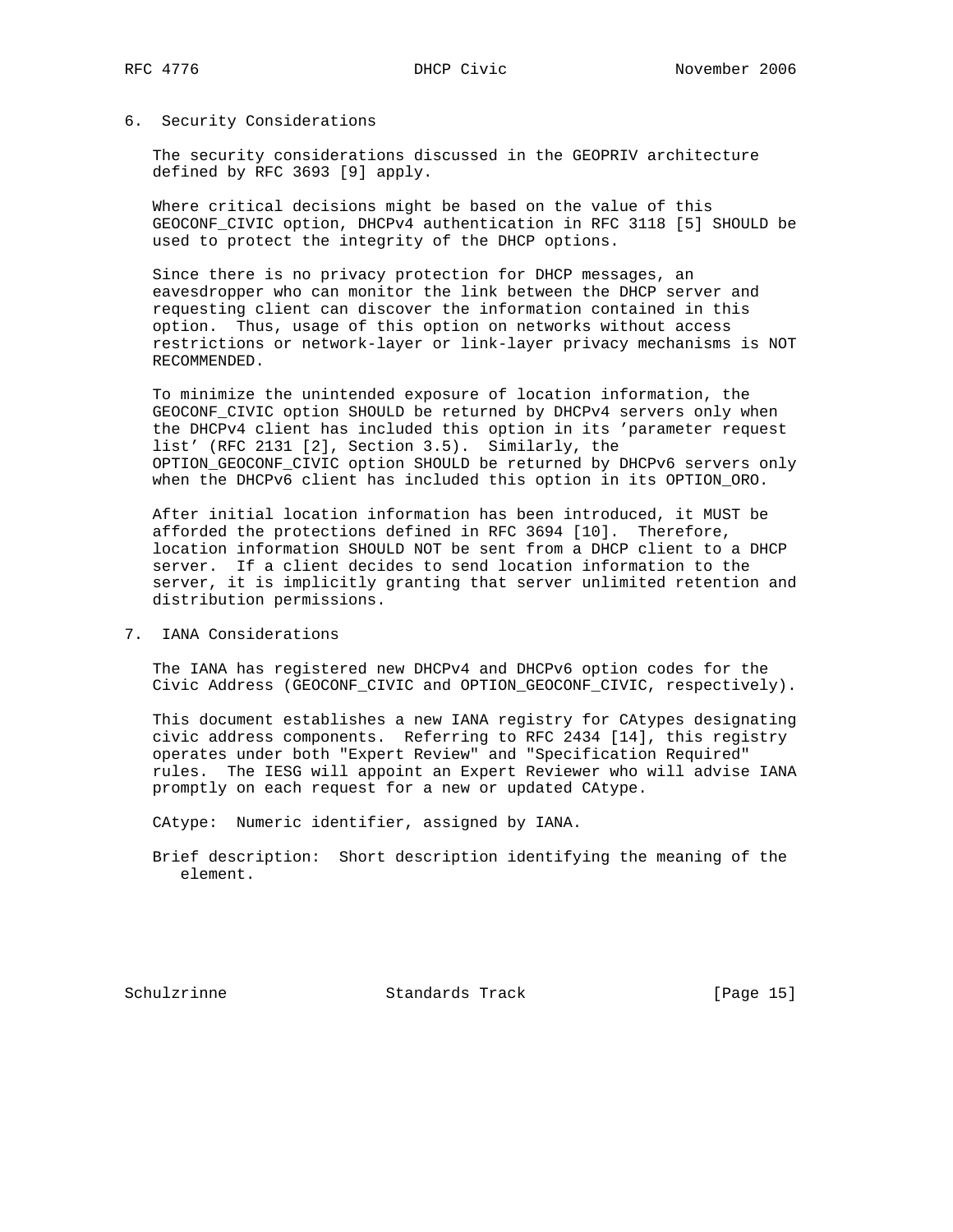- Reference to published specification: A stable reference to an RFC or other permanent and readily available reference, in sufficient detail so that interoperability between independent implementations is possible.
- Country-specific considerations: If applicable, notes whether the element is only applicable or defined for certain countries.

The initial list of registrations is contained in Section 3.4.

 Updates to country-specific considerations for previously-defined CAtypes are not defined by IANA registrations since they are purely descriptive, not a registration of identifiers. As noted earlier, country-specific conventions may optionally be written up in documents titled "Civic Addresses for [Country]".

### 8. References

- 8.1. Normative References
	- [1] Bradner, S., "Key words for use in RFCs to Indicate Requirement Levels", BCP 14, RFC 2119, March 1997.
	- [2] Droms, R., "Dynamic Host Configuration Protocol", RFC 2131, March 1997.
	- [3] Alvestrand, H., "IETF Policy on Character Sets and Languages", BCP 18, RFC 2277, January 1998.
	- [4] Alvestrand, H., "Tags for the Identification of Languages", BCP 47, RFC 3066, January 2001.
	- [5] Droms, R. and W. Arbaugh, "Authentication for DHCP Messages", RFC 3118, June 2001.
	- [6] Droms, R., Bound, J., Volz, B., Lemon, T., Perkins, C., and M. Carney, "Dynamic Host Configuration Protocol for IPv6 (DHCPv6)", RFC 3315, July 2003.
	- [7] Yergeau, F., "UTF-8, a transformation format of ISO 10646", STD 63, RFC 3629, November 2003.
	- [8] Lemon, T. and S. Cheshire, "Encoding Long Options in the Dynamic Host Configuration Protocol (DHCPv4)", RFC 3396, November 2002.
	- [9] Cuellar, J., Morris, J., Mulligan, D., Peterson, J., and J. Polk, "Geopriv Requirements", RFC 3693, February 2004.

Schulzrinne Standards Track [Page 16]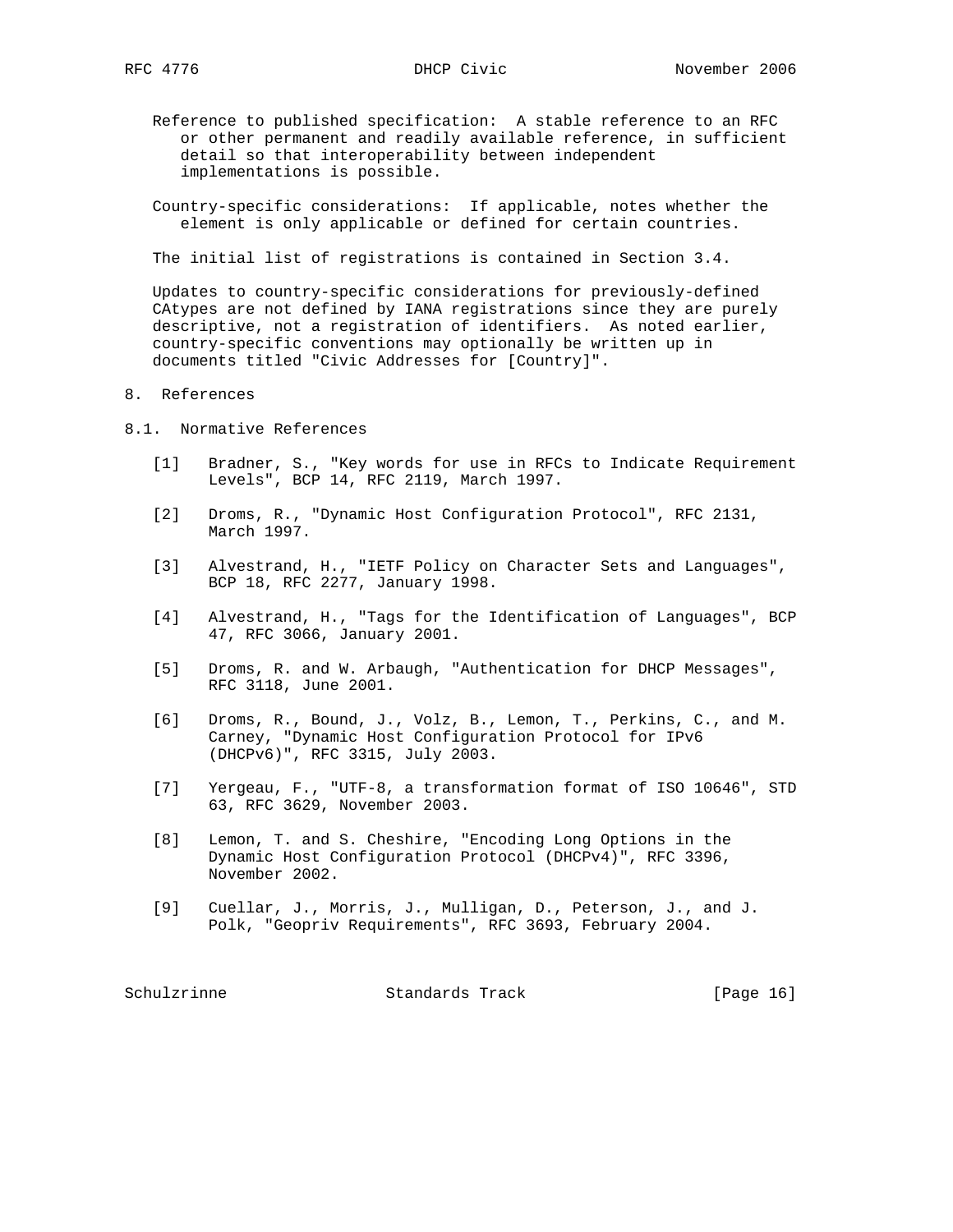- [10] Danley, M., Mulligan, D., Morris, J., and J. Peterson, "Threat Analysis of the Geopriv Protocol", RFC 3694, February 2004.
- [11] Schulzrinne, H. and H. Tschofenig, "Location Types Registry", RFC 4589, July 2006.
- [12] International Organization for Standardization, ISO., "ISO 15924:2004. Information and documentation - Codes for the representation of names of scripts", January 2004.
- 8.2. Informative References
	- [13] Phillips, A. and M. Davis, "Tags for Identifying Languages", Work in Progress, October 2005.
	- [14] Narten, T. and H. Alvestrand, "Guidelines for Writing an IANA Considerations Section in RFCs", BCP 26, RFC 2434, October 1998.
	- [15] Polk, J., Schnizlein, J., and M. Linsner, "Dynamic Host Configuration Protocol Option for Coordinate-based Location Configuration Information", RFC 3825, July 2004.
	- [16] Peterson, J., "A Presence-based GEOPRIV Location Object Format", RFC 4119, December 2005.
	- [17] United States Postal Service, "Postal Addressing Standards", November 2000.
	- [18] National Emergency Number Assocation, "NENA Recommended Formats and Protocols For ALI Data Exchange, ALI Response and GIS Mapping", NENA NENA-02-010, January 2002.

Acknowledgements

 Harald Alvestrand, Stefan Berger, Peter Blatherwick, Joel M. Halpern, David Kessens, Cheng-Hong Li, Rohan Mahy, James Polk, Martin Thomson and Hannes Tschofenig provided helpful comments. Examples and inspiration were drawn from the Street Address Data Standard of the Federal Geographic Data Committee.

Schulzrinne **Standards Track** [Page 17]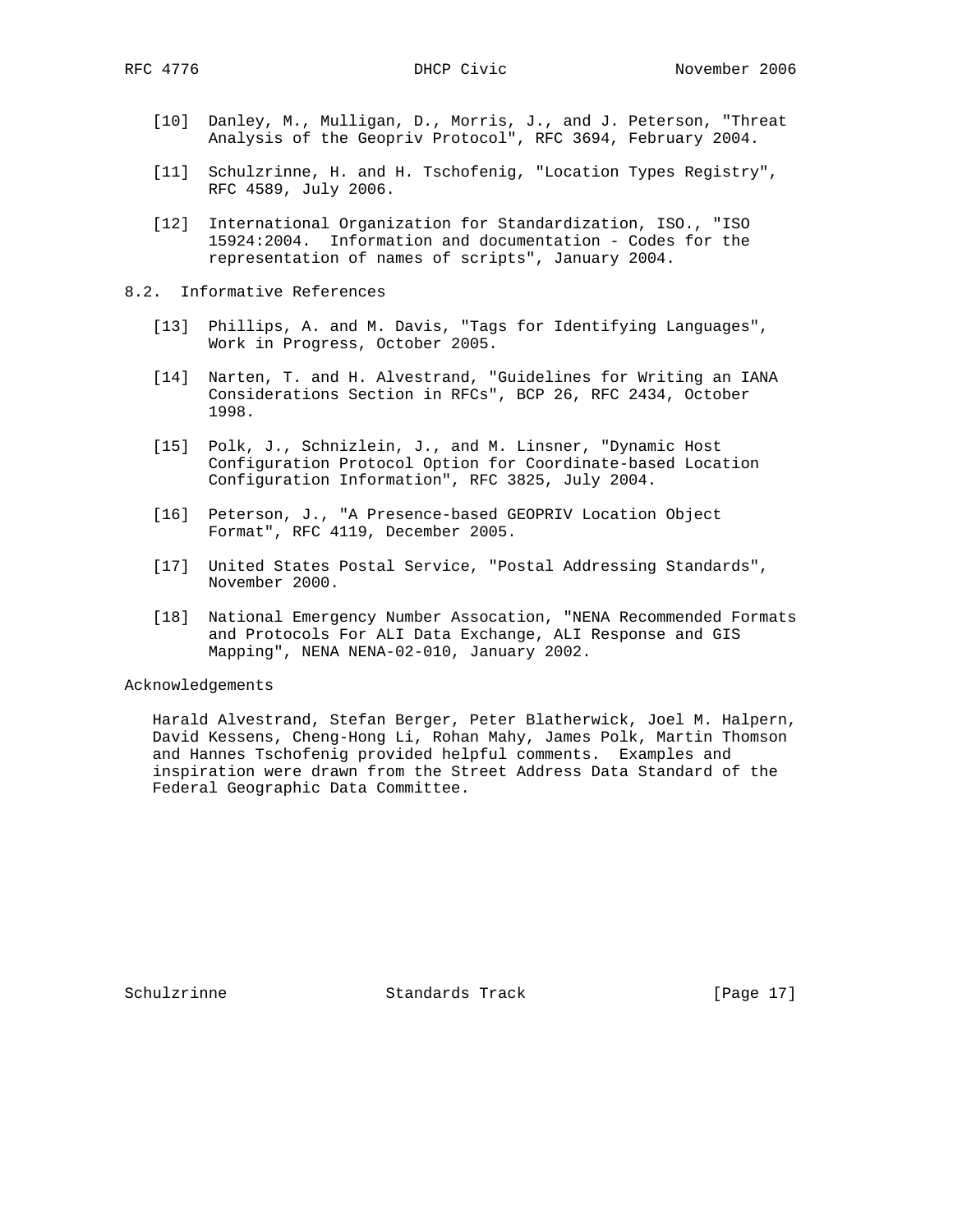Author's Address

 Henning Schulzrinne Columbia University Department of Computer Science 450 Computer Science Building New York, NY 10027 US

 Phone: +1 212 939 7004 EMail: hgs+geopriv@cs.columbia.edu URI: http://www.cs.columbia.edu

Schulzrinne **Standards Track** [Page 18]